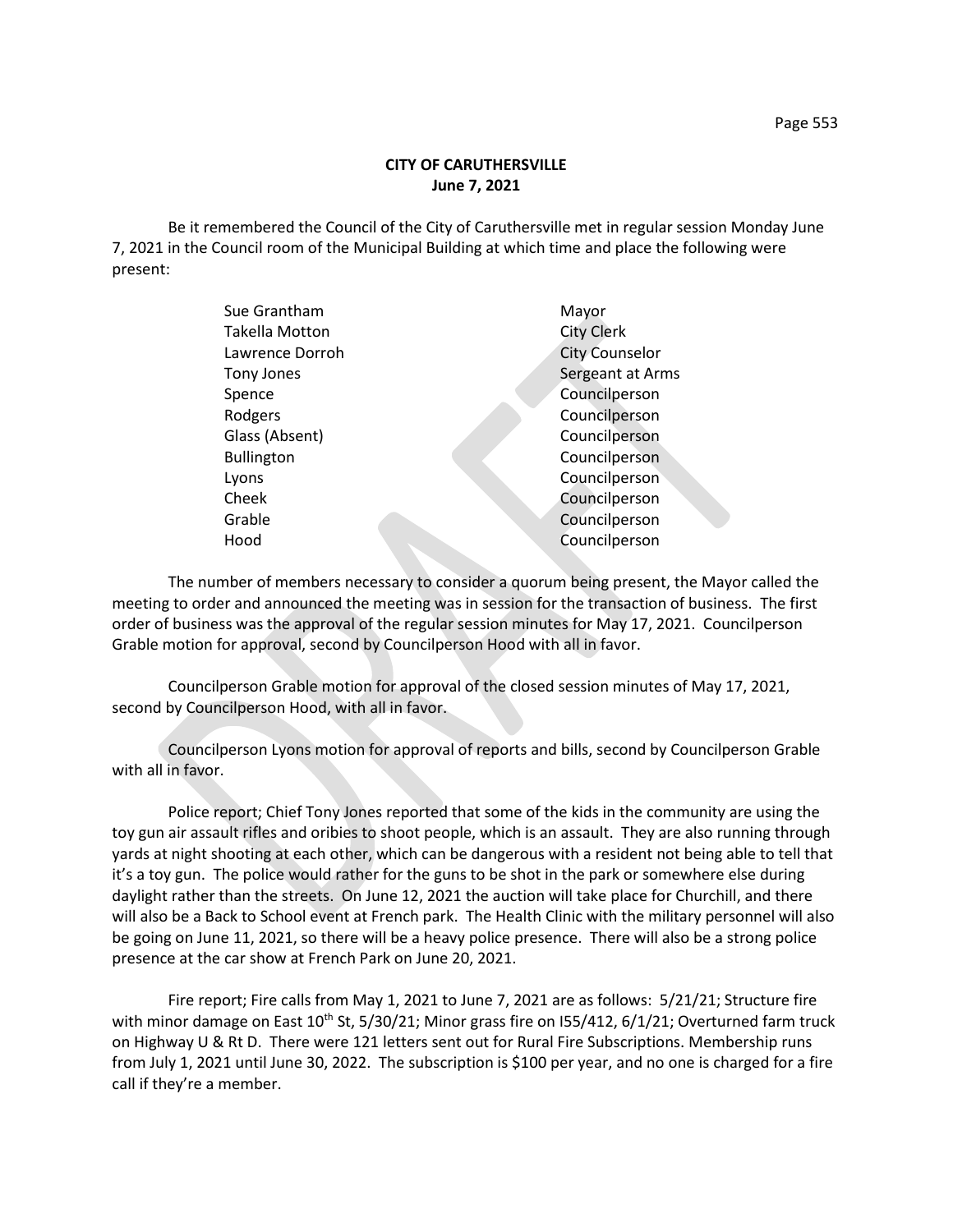## Page 554

Public Works; Paul Shaw reported receiving a letter from MRWA presenting the City with a rebate check from the 2019 Construction Loan Program in the amount of \$8,172.44 from excess funds existing after the closing of the program. The rotors are up and running at the Waste Water Plant, and work on the Third Street Plant should be occurring by Wednesday.

Code Enforcement; Barry Gilmore reported that the C H Young grocery is done, with a little bit of debris left to be cleaned up. The summer workers have been mowing, and the burnout on Ward is at the top of the list to be taken down. Liquor inspections will be done this week, and if there's inclement weather the mowers will clean up and organize the map and storage rooms with shelving.

Park & Recreation; Lamonte Bell reported that the metal detector is in place, and he hired a couple of youths from the youth program he's partnered with. This in turn will provide more manpower, and they're planning to paint the Recreation Center and the Armory. The Tree Board/Beautification met at French Park and discussed usage for their one to five year program. They found locations to place the trees, and spotted ones that need removal. Also, observed that the walking trail needs expanding, posts need replacing to prevent tearing of sod, need second set of bleachers on Daeoc Rd side, and the east part of the park that's unplanted is ready for expansion .

Library report; Teresa Tidwell reported that this was the first week of programming for summer reading, with 35 to 40 kids attending. This year, parents have been participating with their children.

Collections report; Paige Gillock reported that she was preparing for the tax sale and sending out statements. Collections from June 1, 2021 to June 7, 2021 are as follows: Real Estate/\$2,573.79, Personal Property/\$995.53, Miscellaneous/\$100.00, Total Taxes/\$3.217.84k Fees/451.48, Total Collections/\$3,669.32.

New Business; Councilperson Rodgers introduced a new ministry moving to town; Pastor Chauncey and Assistant Pastor Tequila. Pastor Chauncey graduated from Caruthersville High in 2005, and came back to the community to give back. They are being sponsored by Toys for Tots, and will be giving out toys June 19, 2021 at French Park from 9:00 a.m. until 12:30 p.m. Also, between the hours of 3:00 p.m. until 8:45 p.m. there will be an event (Juneteenth) in which there will be food, music, speakers, games, face painting, softball, basketball, etc. for the entire community at French Park.

Business From the Floor; Barry Gilmore made mention that the street sweeper is repaired and the company that repaired it will be training the person that will be operating it in all aspects of the machine. By the end of the month the street sweeper will be in operation. The Churchill Auction will start at 9:00 a.m. at the Storage Shed and 11:00 a.m. at the Chaparral, absolute no parking on levee.

Mayor Grantham entertained a motion to go into closed session for the purpose of personnel and real estate. Councilperson Hood made motion, second by Councilperson Lyons, which resulted in the following vote:

| Spence     | Yes | Rodgers | Yes  |
|------------|-----|---------|------|
| Bullington | Yes | Lyons   | Yes  |
| Cheek      | Yes | Grable  | Yes. |